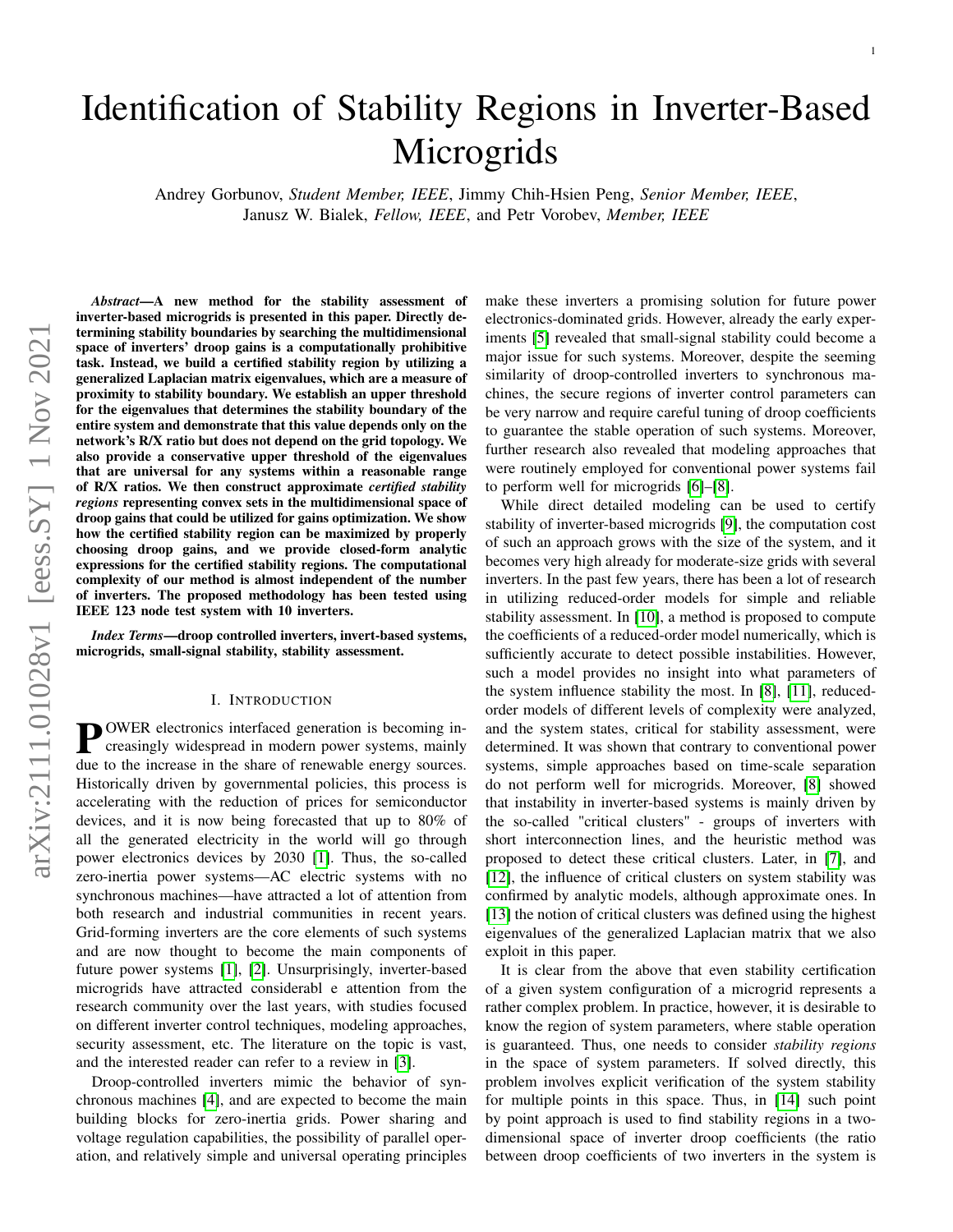assumed to be constant). Likewise, in [\[15\]](#page-9-13) and [\[16\]](#page-9-14) bifurcation analysis is used to establish stability boundaries in the spaces of different pairs of system parameters. However, such direct approaches are only computationally feasible for building stability regions in low dimensional parameter space (like 2 d space in the mentioned papers). Computational difficulty grows quickly (exponentially) with the number of parameters considered, which is a result of the *curse of dimensionality*. Thus, constructing stability regions by point-by-point direct numerical assessment becomes infeasible for systems with multiple inverters.

To address this problem, in the present manuscript, we develop a methodology that allows determining approximate stability boundaries in the space of frequency and voltage droop gains for systems with an arbitrary number of inverters. The method does not require checking the stability of individual operating points within the space, and therefore it is not prone to the curse of dimensionality. The main original contributions of the paper are as follows:

- 1) In Section [III](#page-2-0) we generalize previously developed stabil-ity assessment [\[13\]](#page-9-11) method to account for arbitrary  $R/X$ and droop coefficients ratios to provide conservative but easy to determine stability boundaries. The method is based on the analysis of the spectrum of the so-called generalized network Laplacian matrix, which in most cases has much fewer dimensions than the original state matrix.
- 2) In Section [IV,](#page-5-0) we apply the developed methodology for constructing approximate *stability regions* in the multidimensional space of droop gains for a system with multiple inverters. Namely, we provide *closed form* analytic expressions for approximate stability regions, which represents a convex set (in the space of droop gains). This makes it very convenient for use in any optimization application.
- 3) In Section [IV](#page-5-0) we show how the volume of the certified stability region can be maximized by properly choosing droop gains of the generalized Laplacian matrix. We also demonstrate that the computation cost of our method is almost independent of the number of inverters and network complexity.

The methodology has been tested on a realistic model of the IEEE 123 node system with 10 inverters.

#### II. MODELING APPROACH

In this section, we first recapitulate the dynamic model of inverter-based microgrids used for stability analysis. We adopt the 5-th order electromagnetic model (EM) representing the grid-forming inverter as a droop-controlled AC voltage source, reported in many papers [\[6\]](#page-9-4), [\[7\]](#page-9-9), [\[17\]](#page-9-15) as a suitable model for the stability assessment of inverter-based microgrids. The model consists of states associated with dynamics of each inverter (i.e., angles  $\theta_i$ , frequency  $\omega_i$ , and voltage  $V_i$ ), each line (i.e., current components in dq frame  $I_d^{ij}$  and  $I_q^{ij}$ ), and each load (i.e., current injections in dq frame  $[I_d]_i$  and  $[I_q]_i$ ). Note that power, voltage, current, and impedances are given in per-unit. Denoting a set of lines as  $\mathcal{E}$ , a set of all nodes as  $\mathcal{V}$ , a set of buses with inverters as  $V_O$ , a set of virtual buses (nodes with zero current injections) as  $V_{virt}$ , and a set of nodes with (passive) loads as  $V_L$ , the dynamic model is represented by the following equations:

<span id="page-1-0"></span>
$$
\dot{\theta}_i = \omega_i - \omega_0 \ , \ i \in \mathcal{V}_O,\tag{1a}
$$

$$
\tau \dot{\omega}_i = \omega_{set} - \omega_i - \omega_0 m_i P_i , \quad i \in \mathcal{V}_O,
$$
 (1b)

$$
\tau \dot{V}_i = V_{set} - V_i - n_i Q_i \ , \ i \in V_O, \tag{1c}
$$

$$
[I_d]_i = [I_q]_i = 0 \, , \, i \in \mathcal{V}_{virt}, \tag{1d}
$$

$$
L_i[I_d]_i = V_i \cos \theta_i - R_i[I_d]_i + \omega_0 L_i[I_q]_i, i \in \mathcal{V}_L
$$
 (1e)

$$
L_i[I_q]_i = V_i \sin \theta_i - R_i[I_q]_i - \omega_0 L_i[I_d]_i, i \in \mathcal{V}_L,
$$
 (1f)

$$
L^{ij}\dot{I}_{d}^{ij} = V_i \cos \theta_i - V_j \cos \theta_j - R^{ij}I_{d}^{ij} + \omega_0 L^{ij}I_{q}^{ij} , \quad (1g)
$$

$$
L^{ij}\dot{I}_q^{ij} = V_i \sin \theta_i - V_j \sin \theta_j - R^{ij}I_q^{ij} - \omega_0 L^{ij}I_d^{ij} \tag{1h}
$$

Here, related to every inverter,  $m_i$  and  $n_i$  are frequency and voltage droop gains, respectively, and  $\tau = \frac{1}{\omega_c}$  is the time constant of the power measurement low-pass filter [\[4\]](#page-9-2) with a cut-off frequency of  $\omega_c$ .  $L^{ij}$  and  $R^{ij}$  are inductance and resistance of the line connecting nodes i and j, respectively,  $L_i$ and  $R_i$  are the inductance and the resistance of the loads. For brevity, the subscript of a variable represents the node index (e.g.,  $\theta_i$ ,  $i \in V$ ), and the superscript refers to those of an edge (e.g.,  $I_q^{ij}$ ,  $(ij) \in \mathcal{E}$ ). Here, we use the constant impedance load representation. However, as was shown (both numerically and experimentally) in the work [\[18\]](#page-9-16), load dynamics have a little effect on the damping of low-frequency modes associated with inverter droop-controllers, which are the main focus of the present manuscript.

Next, the linear approximation of [\(1\)](#page-1-0) is formulated. The state variables are derived from the stationary operating point, such that  $\delta \theta_i = \theta_i^{\text{actual}} - \theta_i^0$ , where  $\theta_i^{\text{actual}}$  is the actual angle value, and  $\theta_i^0$  is the operational value. Here, we use the fact that angular differences between inverters are typically small in inverter-based microgrids. Hence, the operating values can be assumed as  $\theta_i^0 \approx 0 \ \forall i \in \mathcal{V}$  and  $V_i^0 \approx V_{set} = 1 \ p.u.$  [\[6\]](#page-9-4), [\[7\]](#page-9-9):

<span id="page-1-1"></span>
$$
\delta \dot{\theta}_i = \delta \omega_i \ , \ i \in \mathcal{V}_O,\tag{2a}
$$

$$
\tau \dot{\delta \omega_i} = -\omega_i - \omega_0 m_i \delta P_i \ , \ i \in \mathcal{V}_O, \tag{2b}
$$

$$
\tau \delta \dot{V}_i = -\delta V_i - n_i \delta Q_i \ , \ i \in \mathcal{V}_O, \tag{2c}
$$

$$
[\delta I_d]_i = [\delta I_q]_i = 0 \ , \ i \in \mathcal{V}_{virt}, \tag{2d}
$$

$$
L_i[\delta I_d]_i = \delta V_i - R_i[\delta I_d]_i + \omega_0 L_i[\delta I_q]_i, i \in \mathcal{V}_L \qquad (2e)
$$

$$
L_i[\delta \dot{I}_q]_i = \delta \theta_i - R_i[\delta I_q]_i - \omega_0 L_i[\delta I_d]_i, i \in \mathcal{V}_L,
$$
 (2f)

<span id="page-1-2"></span>
$$
L^{ij}\delta I^{ij}_{d} = \delta V_i - \delta V_j - R^{ij}\delta I^{ij}_{d} + \omega_0 L^{ij}\delta I^{ij}_{q} , \qquad (2g)
$$

<span id="page-1-3"></span>
$$
L^{ij}\delta I^{ij}_q = \delta \theta_i - \delta \theta_j - R^{ij}\delta I^{ij}_q - \omega_0 L^{ij}\delta I^{ij}_d . \tag{2h}
$$

To simplify the notations, the state variables associated with deviations, e.g.,  $\delta\theta_i, \delta V_i$ , etc., will be denoted merely as  $\theta_i, V_i, \cdots$  from the hereafter.

Usually, the number of lines is much higher than the number of buses, so the total number of equations in the system [\(2\)](#page-1-1) can become big even for moderate-size grids. The standard approach, used for conventional power systems, utilizes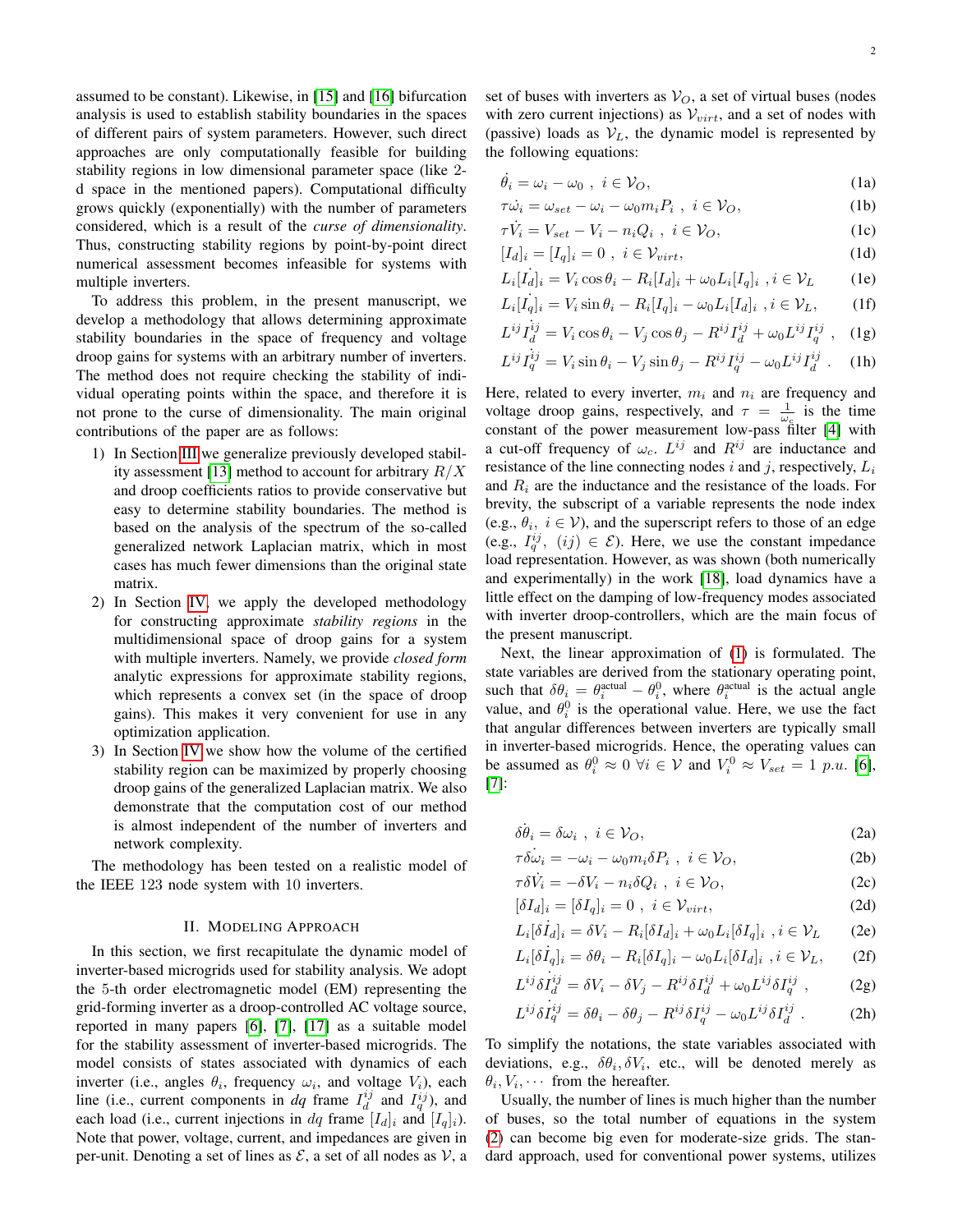the well-pronounced time-scale separation between electromechanical and electromagnetic phenomena so that that line dynamics can be neglected (i.e.,,  $\hat{I}_d$ ,  $\hat{I}_q \approx 0$ ) when considering generator angles dynamics. This allows to introduce nodal currents that are related to nodal voltages via the admittance matrix  $I = YV$  (i.e., by a set of algebraic relations). However, for inverter-based microgrids, explicit accounting for line dynamics is crucial for small-signal stability analysis, and derivative terms in equations [\(2g\)](#page-1-2) and [\(2h\)](#page-1-3) cannot be neglected [\[7\]](#page-9-9), [\[8\]](#page-9-5). Nevertheless, a nodal representation of [\(2\)](#page-1-1) and, more importantly, Kron reduction is still possible under uniform  $R/X$  assumption [\[19\]](#page-9-17), [\[20\]](#page-9-18), and will be discussed in the following subsection.

## *A. Nodal representation of the network dynamics*

Let us denote the incidence matrix of the power system network as  $\nabla^T$  with a size of  $|\mathcal{V}| \times |\mathcal{E}|$ , such that  $\nabla_{ij}^T = -1$  if the *j*th line leaves the *i*th node, or  $\nabla_{ij}^T = 1$  if the *j*th line enters the ith node we remind, that the nodes can be inverter nodes, load nodes, or virtual nodes. The electromagnetic dynamics of the lines from equations [\(2g\)](#page-1-2) and [\(2h\)](#page-1-3) can then be represented by the following vector equations:

<span id="page-2-1"></span>
$$
\dot{\mathbf{Z}}_{\mathbf{d}} = \omega_0 X^{-1} \nabla \mathbf{V}_a - \omega_0 \mathcal{P} \mathbf{Z}_d + \omega_0 \mathbf{Z}_q \ , \qquad (3a)
$$

$$
\dot{\mathcal{I}}_{\boldsymbol{q}} = \omega_0 X^{-1} \nabla \boldsymbol{\theta}_a - \omega_0 \mathcal{P} \mathcal{I}_{\boldsymbol{q}} - \omega_0 \mathcal{I}_{\boldsymbol{d}} , \qquad (3b)
$$

where  $X = diag(\dots, X^{ij}, \dots)$  is a matrix with line reactances on its diagonal;  $\mathcal{P} = \text{diag}(\cdots, \rho^{ij}, \cdots)$  is a matrix with  $R/X$  ratios on its diagonal;  $V_a$  and  $\theta_a$  are vectors consisting of voltages and phase angles at each bus in  $\mathcal{V}$ ;  $\mathcal{I}_d$  and  $\mathcal{I}_q$  are vectors of currents associated with each line in E. One should notice that the vectors  $V_a$ ,  $\theta_a$  and vectors  $\mathcal{I}_d, \mathcal{I}_q$  have different dimensions:  $|V|$  and  $|\mathcal{E}|$  accordingly. Let us multiply [\(3\)](#page-2-1) by  $\nabla^T$ , and introduce the denotations  ${I_d}_a = \nabla^T \mathcal{I}_d$ ,  ${I_q}_a = \nabla^T \mathcal{I}_q$  for nodal currents, such that:

<span id="page-2-2"></span>
$$
\{\dot{\mathbf{I}}_{\mathbf{d}}\}_a = \omega_0 \nabla^T X^{-1} \nabla \mathbf{V}_a - \omega_0 \nabla^T \mathcal{P} \mathbf{Z}_{\mathbf{d}} + \omega_0 \{\mathbf{I}_q\}_a \;, \tag{4a}
$$

$$
\{\dot{\boldsymbol{I}}_{\boldsymbol{q}}\}_a = \omega_0 \nabla^T X^{-1} \nabla \{\boldsymbol{\theta}\}_a - \omega_0 \nabla^T \mathcal{P} \boldsymbol{I}_{\boldsymbol{q}} - \omega_0 \{\boldsymbol{I}_{\boldsymbol{d}}\}_a . \quad (4b)
$$

Equations [\(4\)](#page-2-2) are almost in the desired form with the vectors  $V_a$ ,  $\theta_a$  and  $\{I_d\}_a$ ,  $\{I_q\}_a$  being nodal, except for the presence of the term  $\overline{\nabla^T P \mathcal{I}_d}$ .

Let us consider a useful case when all the lines have the same R/X ratio,  $P = \rho \mathbf{1}$  (homogeneous  $\rho$ ). In this case,  $\nabla^T \mathcal{P} \mathcal{I}_d = \nabla^T \rho \mathcal{I}_d = \rho \{I_d\}_a$  and the nodal representation is [\[19\]](#page-9-17), [\[20\]](#page-9-18):

<span id="page-2-3"></span>
$$
\{\dot{I}_{d}\}_a = \omega_0 (1 + \rho^2) B_a \mathbf{V}_a - \omega_0 \rho \{I_d\}_a + \omega_0 \{I_q\}_a , \quad (5a)
$$

$$
\{\dot{\mathbf{I}}_{\mathbf{q}}\}_a = \omega_0 (1 + \rho^2) B_a \boldsymbol{\theta}_a - \omega_0 \rho \{\mathbf{I}_{\mathbf{q}}\}_a - \omega_0 \{\mathbf{I}_{\mathbf{d}}\}_a, \qquad \text{(5b)}
$$

where  $B_a = -\text{Im}\{Y\}$  is the nodal susceptance matrix of all nodes in V.

Apart from reducing the number of equations in [\(3\)](#page-2-1) for a system with more lines than nodes, another advantage of [\(5\)](#page-2-3) is the fact that Kron reduction procedure can be performed over it, which eliminates nodes with zero injections  $\{I_q\}_0 =$ 

<span id="page-2-4"></span>
$$
\{\dot{I}_{d}\}_1 = \omega_0 (1 + \rho^2) B_1 V_1 - \omega_0 \rho \{I_d\}_1 + \omega_0 \{I_q\}_1 , \quad (6a)
$$

$$
\{\dot{I}_q\}_1 = \omega_0 (1 + \rho^2) B_1 \theta_1 - \omega_0 \rho \{I_q\}_1 - \omega_0 \{I_d\}_1, \qquad (6b)
$$

where the susceptance matrix  $B_1$  and vectors  $V_1$ ,  $\theta_1$ ,  $\{I_d\}_1$ ,  $\{I_q\}_1$  correspond to nodes with eliminated virtual buses. The derived nodal representation is used in the next subsection to get the state-space model.

## *B. The state-space model with homogeneous* ρ

To represent the dynamic model in the state-space form, we first express inverters' real and reactive power in terms of their voltage and current. Again, assuming  $V_i^0 \approx 1$  p.u. and  $\theta_i^0 \approx 0$ , the relationship between nodal power injections **P**, **Q** and nodal currents  $I_d$ ,  $I_q$  and the inverter buses can be expressed as follows:

$$
\begin{pmatrix} \mathbf{P} \\ \mathbf{Q} \end{pmatrix} = \begin{bmatrix} \mathbf{1} & 0 \\ 0 & -\mathbf{1} \end{bmatrix} \begin{pmatrix} \mathbf{I}_d \\ \mathbf{I}_q \end{pmatrix} . \tag{7}
$$

Next, using the fact that for microgrids, the load impedance is much higher than the network impedances (see, e.g., [\[4\]](#page-9-2), [\[7\]](#page-9-9)), one can show that load buses can be excluded similarly to the virtual ones (see detailed discussion and derivation in the Appendix [A\)](#page-9-19). Subsequently, using [\(6\)](#page-2-4) the following statespace representation of the electromagnetic (EM)  $5^{th}$  order model of a microgrid with the homogeneous  $\rho$  is obtained:

<span id="page-2-5"></span>
$$
\begin{pmatrix}\n\dot{\theta} \\
\tau \dot{\omega} \\
\tau \dot{V} \\
\tau_0 \dot{I}_d \\
\tau_0 \dot{I}_q\n\end{pmatrix} = \begin{bmatrix}\n0 & 1 & 0 & 0 & 0 \\
0 & -1 & 0 & -\omega_0 M & 0 \\
0 & 0 & -1 & 0 & N \\
0 & 0 & B & -\rho 1 & 1 \\
B & 0 & 0 & -1 & -\rho 1\n\end{bmatrix} \begin{pmatrix}\n\theta \\
\omega \\
V \\
I_d \\
I_q\n\end{pmatrix} ,
$$
\n(8)

where  $M = \text{diag}(m_1, \dots, m_v), N = \text{diag}(n_1, \dots, n_v)$  are diagonal matrices of droop gains for each inverter  $(v = |V_O|)$ is the number of inverters into the system),  $\mathcal{B} = (1 + \rho^2)B$ and  $B$  is the susceptance matrix of the Kron-reduced system, and all vectors  $V, \theta, \omega, I_d, I_q$  also correspond to the inverters nodes such that each sub-matrix in [\(8\)](#page-2-5) has a size of  $v \times v$ . Note that [\(8\)](#page-2-5) does not include load admittance, i.e., the subsequent theoretical analysis assumes the unloaded system (see Appendix [A](#page-9-19) for more details). We note, however, that in subsequent numerical simulations, we use the system with loads to verify and validate our result.

#### <span id="page-2-0"></span>III. DECOMPOSITION INTO TWO-BUS EQUIVALENTS

This section provides a theoretical foundation for our method of identification of stability regions. The fundamental results, previously reported by us in [\[13\]](#page-9-11) (i.e., Theorem [III.1](#page-3-0) and partially Theorem [III.2](#page-4-0) are also included here for completeness.

The model in [\(8\)](#page-2-5) can be written in the state-space form, i.e.,  $\dot{x} = Ax$ , such that the stability analysis of the system [\(2\)](#page-1-1) can be evaluated by the eigenvalue analysis of the matrix A. In this case, the state matrix in [\(8\)](#page-2-5) exhibits a specific structure a five-by-five block matrix where each  $v \times v$  sub-matrix is symmetric—a property that we will exploit.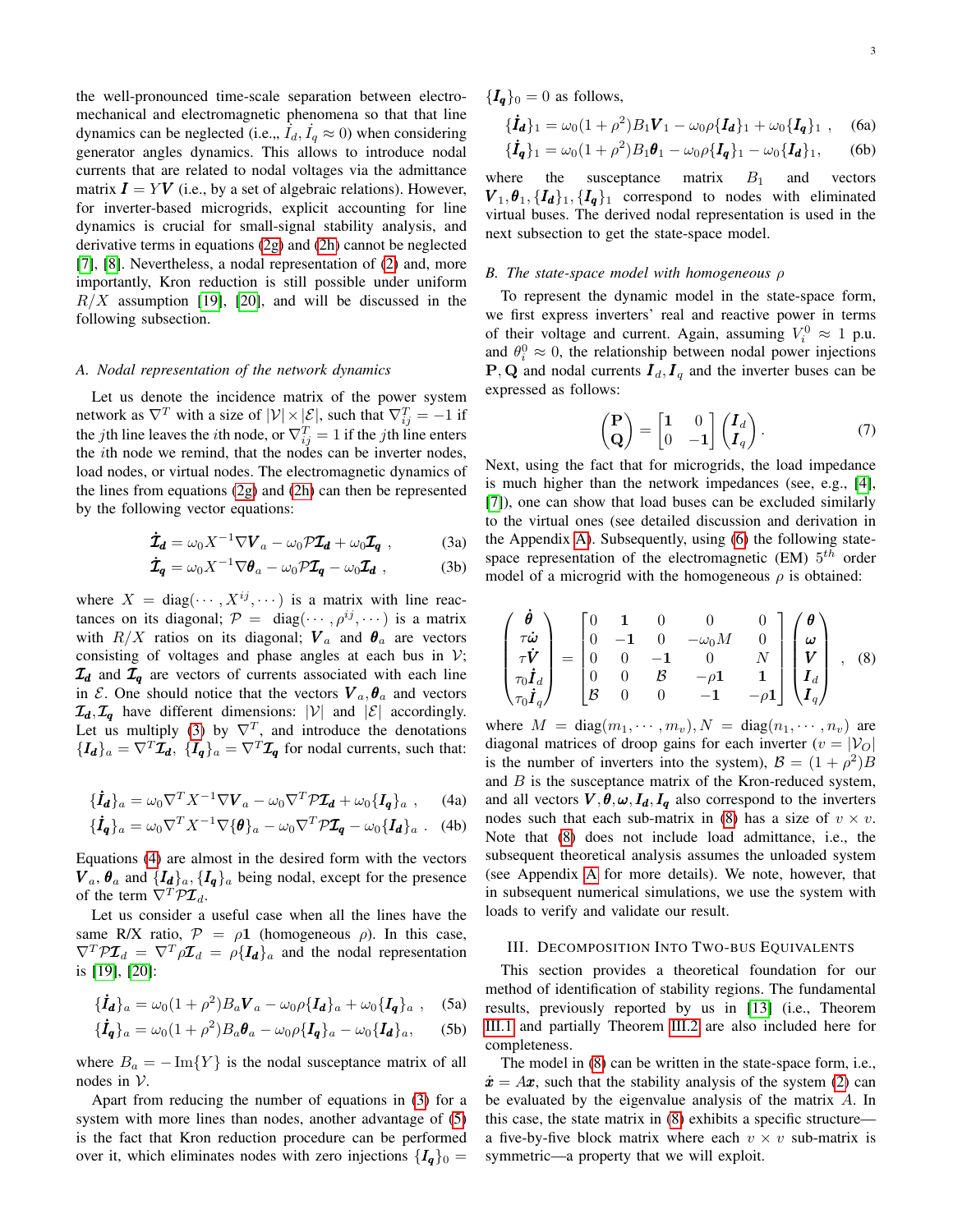To derive the stability criteria in a compact form, let us assume that the frequency and voltage power droop coefficients ratio is uniform across the system, i.e., in matrix terms  $M = kN$ . In this case, the dynamic model [\(8\)](#page-2-5) can be expressed in terms of  $\theta$  in the Laplace domain in the following compact way [\[13\]](#page-9-11),

$$
[\tau kf(s)sI + g(s)(k + \tau s)M\mathcal{B} + (M\mathcal{B})^2]\boldsymbol{\theta} = 0 , \quad (9)
$$

where  $g(s) = (1 + \tau s), f(s) = g^2(s)[(\rho + \frac{s}{\omega_0})^2 + 1].$ Subsequently, the following theorem is formulated  $13$ , Theorem III.1], which forms the basis for our stability regions identification method:

<span id="page-3-0"></span>**Theorem III.1.** *The eigenvalues*  $\lambda$  *of* [\(8\)](#page-2-5)*, under proportional droops* M = kN *assumption, are related to the eigenvalues*  $\{\mu_i, i = 1, \dots, v\}$  of the generalized Laplacian matrix  $C =$ MB *by the following algebraic equations:*

<span id="page-3-1"></span>
$$
\tau k f(\lambda) + g(\lambda)(k + \tau \lambda)\mu_i + \mu_i^2 = 0.
$$
 (10)

Thereby, the stability analysis of the system in [\(8\)](#page-2-5) reduces to the analysis of polynomials in  $\lambda$  from [\(10\)](#page-3-1) for all values of  $\mu_i$ . It could be shown that each polynomial in [\(10\)](#page-3-1) (i.e., fifthorder polynomial in  $\lambda$  with a specific  $\mu_i$ ) coincides with the characteristic polynomial of an inverter versus an infinite bus system with the following parameters:  $m^{eq} = kn^{eq}, R^{eq} =$  $\rho X^{eq}$  and  $\mu_i = \frac{m^{eq}}{X^{eq}}$ . Thus, the initial microgrid can be effectively split into separate two-bus equivalents utilizing the eigenvalues of the generalized Laplacian matrix  $C = MB$ . Fig. [1](#page-3-2) illustrates such a split for a two-area four-inverter system that is analogous to the Kundur's two-area system [\[21\]](#page-9-20). Fig. [2](#page-3-3) compares the dominant eigenvalues of two-bus equivalents [\(10\)](#page-3-1) and of the full model [\(2\)](#page-1-1). The simulation code has been published online  $<sup>1</sup>$  $<sup>1</sup>$  $<sup>1</sup>$  As the equation [\(10\)](#page-3-1) has</sup> been derived assuming a no-loaded system, for the validation over the system [\(2\)](#page-1-1) we have varied the loads in the range of  $0.5 - 2$  p.u. to check if it makes much difference. The twobus equivalents [\(10\)](#page-3-1) correspond to the following colors: green for Inter-Area mode, blue for Area I, and red for Area II, while purple dots show 100 samples of eigenvalues of the full model [\(2\)](#page-1-1) with random load variations. One can observe that the eigenvalues of two-bus equivalents are very close to the eigenvalues of [\(2\)](#page-1-1) and the load variation has very little effect on the eigenvalues which confirms the derivations in Appendix [A.](#page-9-19)

Each equivalent two-bus system in Fig. [1](#page-3-2) corresponds to one value of  $\mu_i$ . Thus, the initial grid's stability assessment is reduced to a set of equivalent two-bus systems. An important property of the system in [\(10\)](#page-3-1) is that the value of  $\mu_i$  quantifies the system stability, i.e.,, the higher  $\mu_i$ , the less stable the system is [\[13\]](#page-9-11). For the case of two-bus equivalent systems, this can be explained by the fact that such system is less stable for higher values of  $1/X^{eq}$  and droop gains  $m_i$ , as demonstrated in [\[4\]](#page-9-2), [\[7\]](#page-9-9). Therefore, a two-bus system's stability margin is also less for higher values of  $\mu_i = m^{eq}/X^{eq}$ . Thus, there exist an upper boundary  $\mu_{cr}$  such that if for an initial system all  $\mu_i < \mu_{cr}$ , then the system is stable, and vice versa—if there

<span id="page-3-4"></span>



Fig. 1. Illustration of decomposition of a system into a set of clusters equivalent two-bus systems.

<span id="page-3-2"></span>

<span id="page-3-3"></span>Fig. 2. Eigenvalue plot for the two-area system of Fig. [1](#page-3-2) with varying load impedances. Only the dominant modes of the upper-half plane are shown.

are instances where  $\mu_i > \mu_{cr}, i = 1, \dots, u$ , then the system has  $u$  unstable equivalent two-bus systems [\[13\]](#page-9-11).

It is noteworthy that the critical value  $\mu_{cr}$  is determined only by [\(10\)](#page-3-1) and is unique for a whole family of systems with particular uniform  $\rho = R/X$  ratio and droop gain ratios k. Therefore,  $\mu_{cr}$  does not depend on a given system's topology. The value of  $\mu_{cr}$  can be found numerically for every pair of  $\rho$  and k. Thus, one can say that a certain value of  $\mu_{cr}$ corresponds to a class of networks. The map of  $\mu_{cr}$  as a function of  $\rho$  for different values of k in a practical range of  $\rho \in [0.4, 5]$  and  $k \in [0.3, 5]$  is illustrated in Fig. [3](#page-4-1) using the values  $\tau = 1/10\pi$ ,  $\omega_0 = 100\pi$ .

Now we will prove that the addition of any line and the increase of droop gain leads to an increase of  $\mu_i$  in a system with multiple inverters. This property is a generalization of the observation for a two-bus system [\[4\]](#page-9-2), [\[7\]](#page-9-9).

# *A. Properties of the eigenvalues of* C

Matrix C could be considered as the generalized Laplacian matrix [\[22\]](#page-9-21) for the Kron-reduced network graph augmented by node weights equal to droop gains  $m_i$ ,  $i = 1, \dots, l$ as illustrated in Fig. [4.](#page-4-2) We note that all the eigenvalues of  $C$  are real and non-negative. Although  $C$  is not symmetric, it can be made symmetric by a similarity transform  $M^{-1/2}CM^{1/2} = M^{1/2} \mathcal{B}M^{1/2}$ . Since M is a diagonal matrix,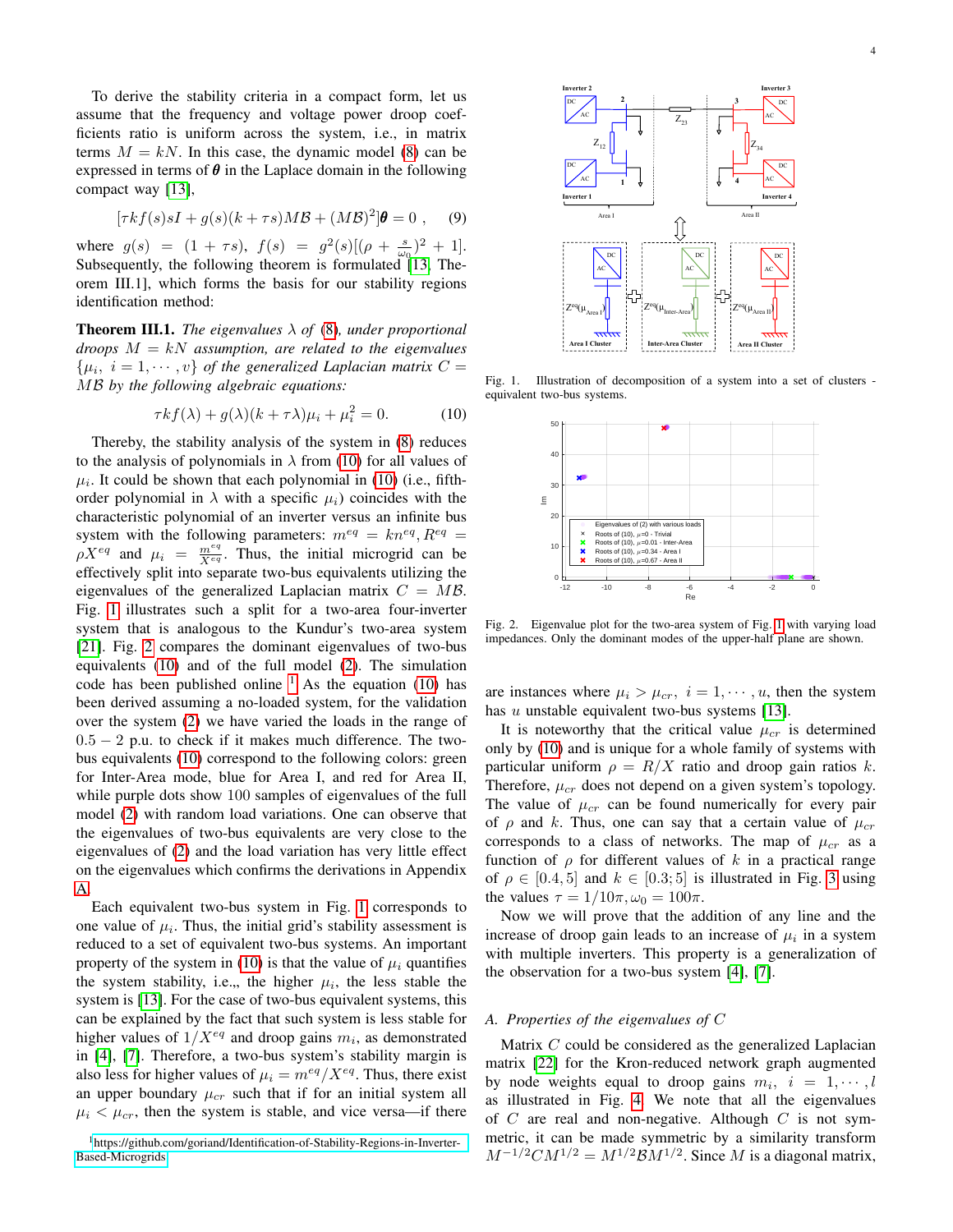

<span id="page-4-1"></span>Fig. 3. Upper threshold  $\mu_{cr}$  with various parameters  $\rho$  and k. The *worstcase* (i.e., the smallest upper bound  $\mu_{cr}$  in both k and  $\rho$ ) corresponds to  $k = 0.3, \rho = 1.3$ , where  $\mu_{cr,min} = 0.826$ .



<span id="page-4-2"></span>Fig. 4. Representation of an inverter-based microgrid by a graph with  $m_i$  as node weights and  $B^e$  as branch weights obtained after Kron-reduction (labels for some lines are omitted).

calculating  $M^{1/2}$  is trivial and proves that the eigenvalues of C are real. Moreover, both  $M^{1/2}$  and B matrices are positive (semi)definite, so is the product of  $M^{1/2} \mathcal{B} M^{1/2}$ , which proves that the eigenvalues of  $C$  are non-negative. As the matrix  $C$ involves dimensionless values of  $1/X^{ij}$  (in p.u.) and  $m_k$  (in  $\%$ ), its eigenvalues  $\mu_i$  are also dimensionless.

Having proved that the eigenvalues of  $C$  are non-negative, we can formulate the following theorem, which establishes important stability properties of inverter-based microgrids:

<span id="page-4-0"></span>Theorem III.2. *The addition of any new line, as well as the increase of any existing line susceptance*  $B^e = \frac{1}{X^e}$ , or the *increase of any inverter's droop gain*  $m_k$ ,  $k = 1, \dots, v$  *in the* system could only increase eigenvalues  $\mu_i$ ,  $i = 1, \dots, v$ .

#### *Proof:*

The proof for line addition can be found in [\[13,](#page-9-11) Theo-

rem III.2]. Here, we show that  $\mu_i$  increases with the droop gains,  $m_k$ . Let us represent the increase of  $m_k$  by its multiplication by some value  $d_k > 1$ . In this case, we relate original C with  $\tilde{C}$  for the increased droop  $d_k m_k$  as  $\tilde{C} = DC$ , where  $D = \text{diag}(1, \dots, d_k, \dots, 1)$ . Next, we use a multiplicative version of the Weyl's inequality [\[23,](#page-9-22) Theorem 4.1]:

$$
\mu_i \le \tilde{\mu}_i \le d_k \mu_i, \ i = 1, \cdots, v \ , \tag{11}
$$

where  $\tilde{\mu}_i$  are eigenvalues of  $\tilde{C}$ .

Therefore, Theorem [III.2](#page-4-0) suggests that the addition of a new line or increase of the susceptance of any existing line makes an inverter-based microgrid less stable. The same is also true for an increase in any inverter droop gain. The property is entirely consistent with the previous results in [\[7\]](#page-9-9), [\[24\]](#page-9-23). This property is a distinctive feature of inverter-based microgrids in comparison with conventional power systems.

#### <span id="page-4-3"></span>*B. Worst-case droop gains and R/X ratios*

In order to generalize our approach to networks with nonuniform  $R/X$  ratios we note that Fig. [3](#page-4-1) suggests that there exist a certain *worst-case* scenario, characterised by certain values of  $\rho_{ext}$ ,  $k_{ext}$ , and  $\mu_{cr,min}$  (specifically,  $\rho_{ext} = 1.3$ ,  $k_{ext} = 0.3$ , and  $\mu_{cr,min} = 0.826$  from Fig. [3\)](#page-4-1) such that any deviation from  $\rho_{ext}$  and  $k_{ext}$  makes the system more stable (i.e., increases the stability boundary  $\mu_{cr}$ ). For example, Fig. [5](#page-5-1) illustrates the conservative stability boundary with worst-case scenario for the two-area system of Fig. [1.](#page-3-2) Namely, red crosses are the eigenvalues of [\(2\)](#page-1-1) with  $R/X = \rho_{ext}, m_i/n_i = k_{ext}$ and droop gains chosen such that the system is marginally stable (i.e.,  $\mu_v = \mu_{cr,min} = 0.826$  of Fig. [3\)](#page-4-1), while purple dots are eigenvalues corresponding to 10000 random samples of  $R/X \in [0.4, 2.5]$  and  $k = m_i/n_i \in [0.3, 5]$  for the same system. All the purple dots are lying in the left-half plane with a higher stability margin than the marginal eigenvalue, which therefore confirms the system with  $k_{ext}$ ,  $\rho_{ext}$  is the least stable one.

Moreover, we prove the following local stationarity conditions for non-uniform  $R/X$ , indicating the theoretical existence of such worst case.

**Theorem III.3.** Assuming uniform droop ratio  $k = m/n$ , the *stationary value*  $\rho_{ext}$  *for the system with uniform R/X [\(8\)](#page-2-5) is also the stationary value for the system* [\(2\)](#page-1-1) *with non-uniform*  $R/X$ , *i.e.*, if  $\frac{\partial \text{Re}(\lambda)}{\partial \rho}\bigg|_{\rho_{ext}} = 0$ , then  $\frac{\partial \text{Re}(\lambda)}{\partial \rho_j}\bigg|_{\rho_{ext}} = 0$ ,  $\forall j$ , *where* ρ<sup>j</sup> *is the* R/X *ratio of the* j*-th line.*

*Proof:* This proof is based on the following representation  $\frac{\partial \lambda}{\partial \rho_j} = \alpha_j f(\rho)$  with some real constants  $\alpha_j$  and complex function  $f(\rho)$ , which is the same for each j. If the above representation is obtained, then indeed all  $\frac{\partial \text{Re}\{\lambda\}}{\partial \rho_j}$  $|_{\rho_{cr}}$  $= 0$ whenever  $\text{Re}(f(\rho_{cr})) = 0$ . An abbreviated version of the proof is in Appendix [B.](#page-10-0)

While the condition  $\mu_i = \mu_{cr}$  for the eigenvalues of C provides the exact stability boundary only for the system with uniform  $R/X$  and  $m/n$ , matrix C could still be constructed even for a system with non-uniform parameters. Indeed, by definition,  $C$  is constructed using only the values of line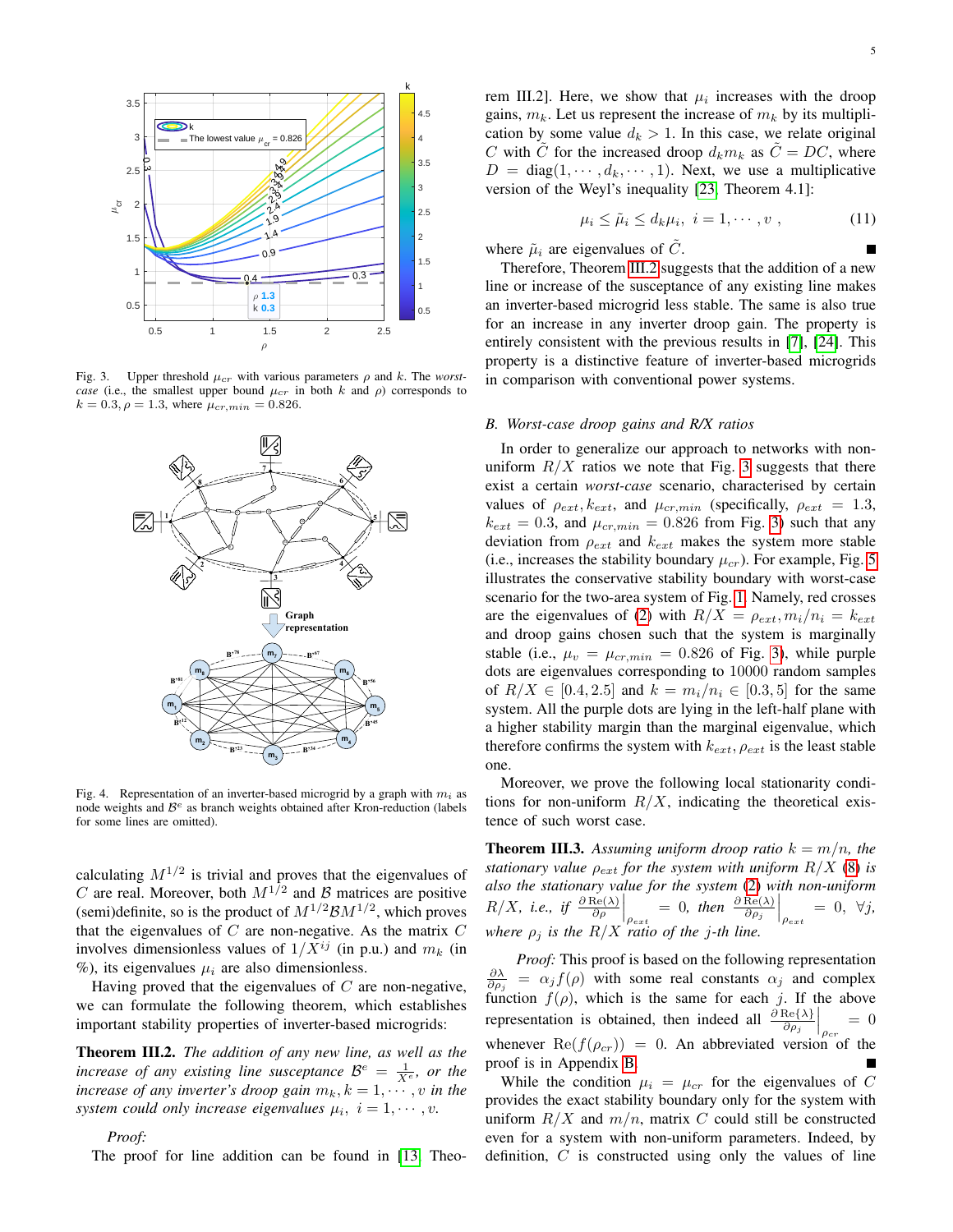

<span id="page-5-1"></span>Fig. 5. Eigenvalue plot for the two-area system of Fig. [1](#page-3-2) with various (non-uniform)  $R/X$  and  $M/N$  parameters. Only the dominant modes of the upper-half plane are shown.

reactances X and inverter frequency droop gains  $m_i$ , and not taking into account line resistances  $R$  and inverter voltage droops  $n<sub>i</sub>$ . Moreover, this matrix (more precisely, its eigenvalues) can be used to get conservative stability boundaries for systems with arbitrary network parameters. As was shown in the previous paragraph, we can define the *worst-case* threshold  $\mu_{cr,min}$  such that all systems satisfying:

<span id="page-5-2"></span>
$$
\mu_i(C) < \mu_{cr,min}, \ \forall i \tag{12}
$$

are definitely stable. However, in the case of non-uniform  $R/X$ , violation of condition [\(12\)](#page-5-2) does not necessarily mean that the system is unstable. The value  $\mu_{cr,min}$  equals to the minimum value of  $\mu_{cr}$  across a reasonable range of  $\rho \in [0.4, 2.5]$  and  $k \in [0.3, 5]$ , as demonstrated in Fig. [3,](#page-4-1) where  $\mu_{cr,min} = 0.826$  takes its minimum at  $\rho_{ext} = 1.3, k_{ext} = 0.3$ . We note the threshold  $\mu_{cr,min}$  is universal for any system with parameters in the given range of  $\rho$ , k.

# <span id="page-5-0"></span>IV. STABILITY REGIONS OF INDIVIDUAL INVERTERS

In this section, approximate (conservative) *stability region* in the multidimensional space of droop gains  $m_i$  and  $n_i$  of all the system inverters will be derived using  $\mu_{cr,min}$  [\(12\)](#page-5-2). Such stability regions are valuable for practical applications and can be utilized, for example, to optimize the values of gains concerning some criteria (e.g., in [\[25\]](#page-9-24)). In order to make the value of our stability assessment method clear, we note that the exact stability boundary for a multi-inverter microgrid is a complicated hyper-surface in the  $2v$ -dimensional space  $(v$  is the number of inverters in the system) of the droop gains. While direct numerical analysis can be used to certify the stability of the system [\(2\)](#page-1-1) under fixed values of all the parameters, thus, verifying the stability of one particular point in the parameters space, and explicit analysis of many such operating points is needed in order to certify stability in some region of parameter values. This makes identification of a stability area unfeasible even for systems with a moderate number of inverters since the number of operating points to check grows exponentially with the increase of the dimension of parameters space (i.e.,, with the increase of the number of inverters). The key advantage of our approach over direct numerical simulations using [\(2\)](#page-1-1) is that the provided regions can be found with much less computational effort, which is almost independent of the number of inverters.

Note that stability boundary given by the criterion  $\mu_v$  =  $\mu_{cr,min}$  (i.e., when the highest  $\mu_v$  crosses the threshold) results in the surface in the space of droop gains  $m_i$  having the complicated relationships between each other. To find the closed-form representation, we consider a specific family of the stability regions that provide an upper boundary of  $m_i$  for each inverter independently. In such a manner, the inverters could autonomously choose the droop gain from the given region without knowing others' droop gains. Namely, we provide *certified stability area* G as follows:

$$
\mathcal{G} = \bigcup_{i}^{v} \mathbf{G}_{i} , \qquad (13)
$$

where  $G_i$  is the individual certified stability area for each inverter.

There are multiple ways to construct  $G_i$  regions for each inverter. Specifically, any point of the surface  $\mu_v = \mu_{cr,min}$ provides an individual upper boundaries for  $m_i$ . We start from a particular case corresponding to equal power sharing (i.e., uniform droop gains for all inverters). In this case, all the sets  $G_i$  are the same and can be found as follows:

<span id="page-5-3"></span>
$$
\mathbf{G} = \{ (m, n) | \frac{m}{5} \le n \le \frac{m}{0.3} | m \le \frac{\mu_{cr,min}}{\lambda_{max}(\mathcal{B})} \}, \qquad (14)
$$

where  $\lambda_{max}(\mathcal{B})$  is the maximum eigenvalue of  $\mathcal{B}$ , and  $\mu_{cr,min} = 0.826$  - the threshold value for  $\mu$ . Here we use  $G$  to denote the stability region of every inverter, and  $m, n$ are the droop gains of every inverter. Inequalities from [\(14\)](#page-5-3) are obtained using  $\mu_v = m \lambda_{max}(\mathcal{B})$ , which is true because  $M = m1$  for the equal droops. An example of such certified stability region  $G_i$  is given at the Fig[.7](#page-7-0) by the blue triangle (the rest of Fig[.7](#page-7-0) will be discussed in the next section). We note, that all  $G_i$ 's represent *convex sets* as they are restricted by linear inequalities, hence their union  $G$  is also a convex set in the multidimensional space of inverters droop gains.

Stability regions in [\(14\)](#page-5-3) have been obtained under the assumption of equal power sharing, i.e., equal droop gains for all inverters. However, in practice, it can be more beneficial (and sometimes required due to technical specifications) to realize operation under non-equal droop gains. Although equations [\(14\)](#page-5-3) were obtained under equal droop gains assumption, they remain valid even if we assign different droop gains to different inverters, as long as every  $m_i$  and  $n_i$  remain in the corresponding region  $G_i$ . However, certified stability regions  $G_i$  from [\(14\)](#page-5-3) are rather conservative for most of the inverters since they are limited by the droop gains of inverters that have the least stability margin (form the *critical cluster*). Any  $G_i$ in [\(14\)](#page-5-3) cannot be enlarged without reducing the boundary of at least one other inverter, i.e., [\(14\)](#page-5-3) expresses a Pareto frontier. However, the certified stability regions for the non-critical inverters can be significantly enlarged by slightly restricting the stability boundary of the critical inverters. Enlarged  $G$ provides bigger feasibility set for optimization problems. For example, the optimal droop gains for economic dispatch are inversely proportional to the marginal costs [\[25\]](#page-9-24). Therefore, they are non-equal if the system has various energy sources, and enlarged  $G$  can provide a more economical solution.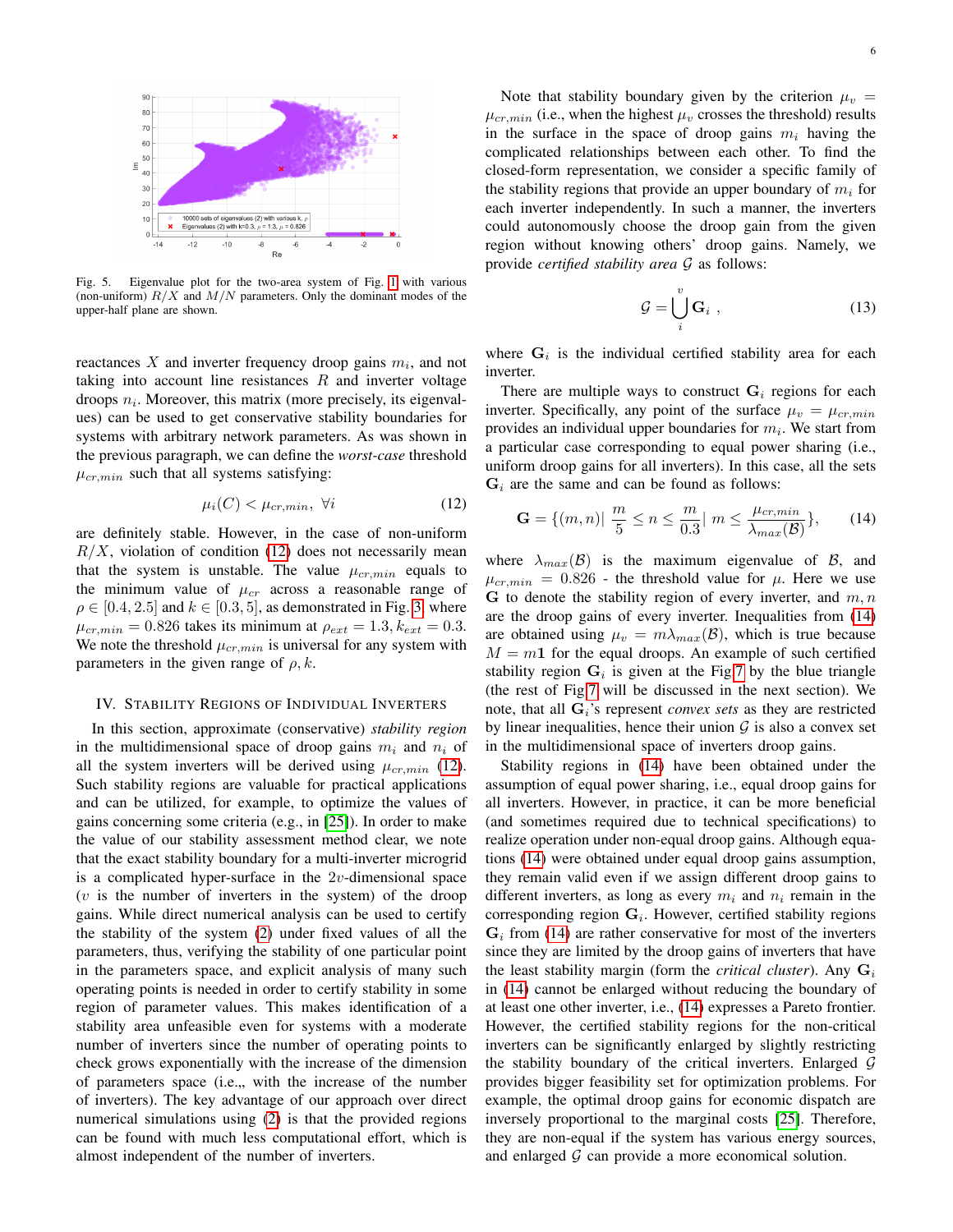To increase the certified stability area  $\mathcal G$  (through the increase of individual  $G_i$ 's), we search for the distribution of droop gains  $m_{i,max}$  such that all inverters in the system become similarly critical. If all non-zero eigenvalues  $\mu_i$  are equal, then all inverters have the same criticality  $\mu_v$ . Therefore, to enlarge G, we are to find a set of  $m_{i,max}$  such that all  $\mu_i$ are equal. Generally, it is impossible to make all eigenvalues of  $C = MB$  exactly equal by only varying the diagonal matrix of droops  $M$ . Nevertheless, we could minimize the difference between the largest  $\mu_v$  and the smallest non-zero  $\mu_2$  as follows:

<span id="page-6-0"></span>
$$
\min_{M} \mu_{v} - \mu_{2}
$$
\n
$$
\text{s.t.} \quad \mu_{v}(M\mathcal{B}) = \mu_{cr,min} = 0.826,
$$
\n
$$
M \succ 0,
$$
\n
$$
M \text{ diagonal.}
$$
\n(15)

Optimization [\(15\)](#page-6-0) could be performed numerically using the semidefinite programming [\[26\]](#page-9-25). While the solution of such an optimization problem can provide a good result, the resulting stability regions  $G_i$  will be found numerically. Here, to get closed-from expressions, we consider another approach based on placing all  $\mu_i$  within the same range of values. Specifically, we use the Gershgorin circle theorem to estimate the range of possible values for each  $\mu_i$ . The theorem says that  $\mu_i$  lies within disks centered at  $C_{ii}$  with the radius  $r_i = \sum_{j \neq i} |C_{ij}| =$  $m_i \sum_{j \neq i} |\mathcal{B}_{ij}| = m_i B_{ii}$ . Using Gershgorin disks for each row of C and the fact that  $\mu_i$  are real, the following range of values for  $\mu_i$  can be derived:

<span id="page-6-1"></span>
$$
0 \le \mu_i \le 2m_i \mathcal{B}_{ii}, \quad i = 1, \cdots, v \tag{16}
$$

where  $B_{ii}$  is the *i*-th diagonal element of  $B$ .

To find the values for  $m_{i,max}$  two steps are required: first making all the ranges in [\(16\)](#page-6-1) equal, and second finding the  $m_{i,max}$  corresponding to  $\mu_{cr,min}$  for each of them. It is clear that by making all  $m_i = \frac{\alpha}{\mathcal{B}_{ii}}$  with some  $\alpha > 0$ , we can obtain the same boundaries of eigenvalues according to [\(16\)](#page-6-1):  $0 \leq \mu_i \leq 2\alpha$ . Now, it is necessary to define  $\alpha$  such that the highest  $\mu_v$  is crossing  $\mu_{cr,min}$ . For doing so, let us define  $C_r = \text{diag}(1/\mathcal{B}_{11}, \cdots, 1/\mathcal{B}_{vv})\mathcal{B}$  then the stability regions  $\mathbf{G}_i$ are defined by the following expressions (instead of [\(14\)](#page-5-3)):

<span id="page-6-2"></span>
$$
m_i \le \frac{\mu_{cr,min}}{\lambda_{max}(C_r)\mathcal{B}_{ii}} \tag{17}
$$

where  $\lambda_{max}(C_r) > 0$  is the highest eigenvalue of  $C_r$ . It is noteworthy that  $\lambda_{max}(C_r) < 2$  according to the Gershgoring circle theorem, which leads to even simpler but more conservative than [\(17\)](#page-6-2) boundaries:

<span id="page-6-3"></span>
$$
m_i \le \frac{\mu_{cr,min}}{2\mathcal{B}_{ii}} \tag{18}
$$

We note, that for both equations [\(17\)](#page-6-2) and [\(18\)](#page-6-3) the boundaries for voltage droop gains  $n_i$  are  $m_i/5 \leq n_i \leq m_i/0.3$ . We also remind that  $\mu_{cr,min}$  is a constant (equal to 0.826). Boundaries given by [\(17\)](#page-6-2), in contrast to [\(14\)](#page-5-3), are taking into account the connectedness of inverters as they are inversely proportional to  $\mathcal{B}_{ii}$ . Recall that the diagonal element  $\mathcal{B}_{ii}$  equals to the sum of admittances of lines connected to the  $i$ -th node and it is small for weakly connected non-critical inverters and high for strongly connected critical inverters.

One of the main advantages of [\(17\)](#page-6-2) and [\(18\)](#page-6-3) is that they represent *closed-form* expressions for the stability region of the whole microgrid in the multi-dimensional space of inverter droop gains. Such representation (as compared to numerically calculated boundaries or individual operating points) can be used, for example, to define a feasible domain for optimization problems. As seen from Fig. [7,](#page-7-0) our method has some degree of conservativeness, where only a part of the true stability region can be certified. However, this conservativeness is compensated by the simple analytical forms [\(14\)](#page-5-3) or [\(17\)](#page-6-2) that do not require a lot of computations. We note that the exact stability boundary can not be calculated within a feasible time, even for moderate systems size, as demonstrated in Section [V.](#page-6-4) Therefore, the exact stability boundary is practically unavailable by direct numerical calculations.

## V. NUMERICAL VALIDATION

<span id="page-6-4"></span>In this section, we demonstrate our methodology on a realistic IEEE 123-bus system with 10 grid-forming inverters shown in Fig [6](#page-7-1) [\[27\]](#page-9-26) and with loads modeled using their effective impedances. There are four types of lines in the network with the  $R/X$  ratios of approximately 0.4, 0.6, 1.0, and 2.0. All the simulations of this section were run on MATLAB software <sup>[2](#page-6-5)</sup>.

First, we illustrate the certified threshold given in [\(14\)](#page-5-3). To enable  $2-D$  visualisation, we have assumed uniform droop gains of the inverters. Fig. [7](#page-7-0) shows the resulting stability regions as the function of (uniform) voltage and frequency droop gains. The blue region corresponds to the certified stability region G defined by [\(14\)](#page-5-3) as  $m_i < 5.29\%$ . Note that this region provides the upper limit for only frequency droops  $m_i$  resulting in the vertical line in Fig. [8.](#page-7-2) The curved boundary line of the green region corresponds to the actual stability boundary, calculated using [\(2\)](#page-1-1). Namely, for each  $k \in [0.3, 5]$  the boundary value of  $m_i$ , for which  $\text{Re} \{\lambda\} = 0$ , was calculated using binary search. Gray sectors represent regions outside the assumed range for  $k = \frac{m}{n} \in [0.3, 5]$  such that the analyzed region lies in between lines  $m = 0.3n$  and  $m = 5n$ .

Next, let us consider the construction of  $G$  based on [\(17\)](#page-6-2) instead of [\(14\)](#page-5-3), i.e., without assuming equal droop gain. In this case, for each inverter there is a certified triangle  $G_i$ , similar to the blue triangle of Fig. [7,](#page-7-0) bounded by the same range of slopes  $k = m/n \in [0.3, 5]$  but with a different value of the maximum frequency droop gain  $m_{i,max}$  for each inverter. Fig. [8](#page-7-2) provides the values of  $m_{i,max}$  for this case, and also, for comparison, for the case of equal droop gains. Note that it is impossible to show the actual stability boundaries, similarly as in Fig. [7,](#page-7-0) without searching the possible solution space as droop gains are no longer uniform. The suggested  $\mathcal G$  with nonequal power sharing increases the range of values of feasible (stable) gains and therefore provides more flexibility in tuning them. The cost we pay for enlarging the region  $G$  is a slightly

<span id="page-6-5"></span><sup>&</sup>lt;sup>2</sup>[https://github.com/goriand/Identification-of-Stability-Regions-in-Inverter-](https://github.com/goriand/Identification-of-Stability-Regions-in-Inverter-Based-Microgrids)[Based-Microgrids](https://github.com/goriand/Identification-of-Stability-Regions-in-Inverter-Based-Microgrids)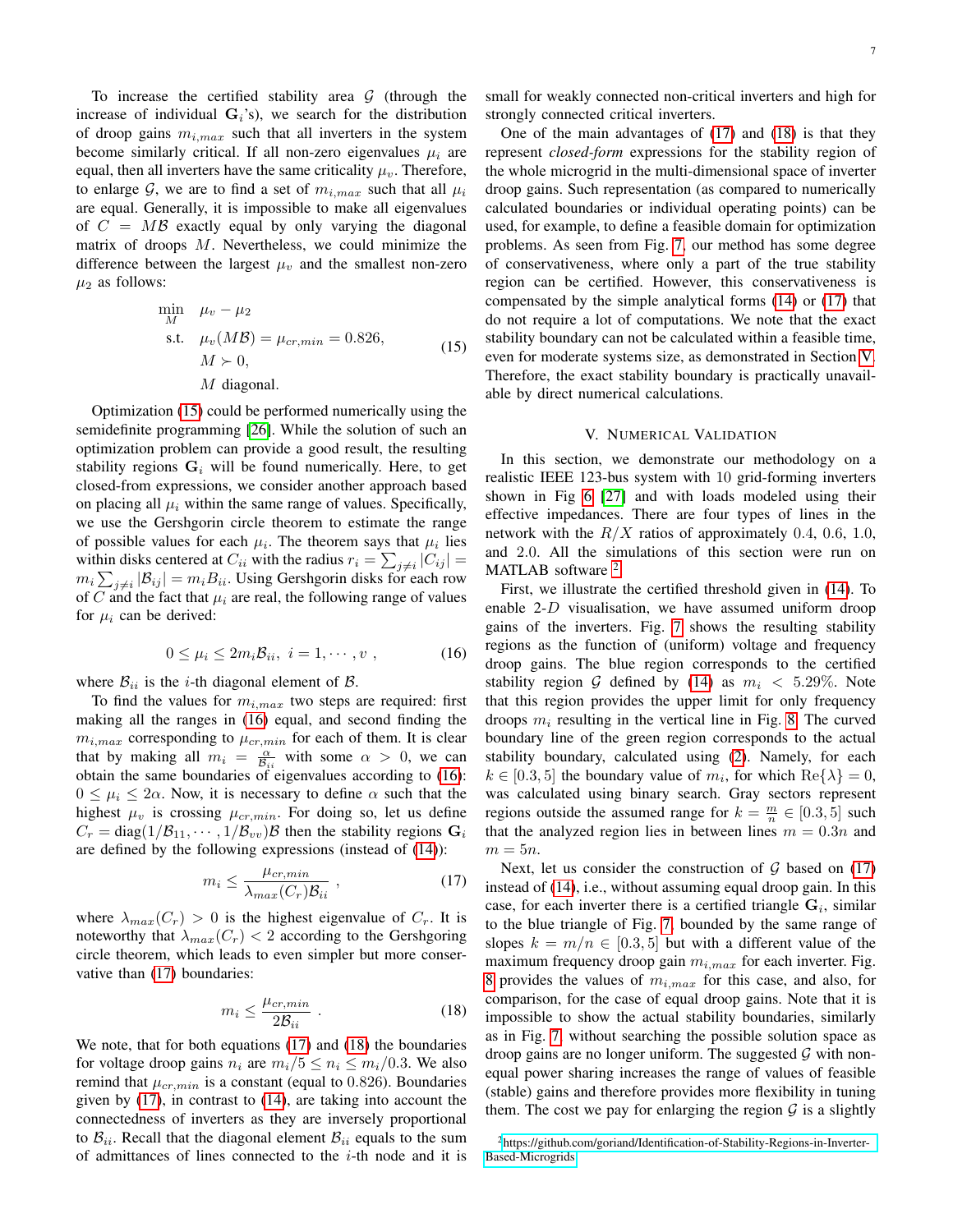

Fig. 6. IEEE 123-bus system. Inverters are located at nodes: 95, 149, 79, 5, 102, 112, 81, 91, 89, 47 (denoted by red circles).

<span id="page-7-1"></span>

<span id="page-7-0"></span>Fig. 7. Stability regions under equal droop gains assumption. The certified stability region  $G(14)$  $G(14)$  is given in blue, while the true stability boundary (that is possible to find under the equal droop gains assumption) is in green.

reduced gain of the critical inverters in nodes 89 and 91. However, the certified stability regions  $G_i$  for other inverters can be significantly enlarged. For instance, it is enlarged by more than 10 times for inverter at node 47 compared with equal power sharing case [\(14\)](#page-5-3). At the same time, the  $G_i$  for the critical inverter at node 89 is reduced by only  $\sim 10\%$  using [\(17\)](#page-6-2).

To verify that  $G$  indeed corresponds to stability region, in Fig. [9](#page-7-3) we show an eigenvalue plot comparing the eigenvalues



<span id="page-7-2"></span>Fig. 8. Maximum frequency droop gains of individual inverters  $m_{i,max}$ (corresponding to certified stability regions  $G_i$ ) with equal and non-equal droop gains assumption according to [\(14\)](#page-5-3) and [\(17\)](#page-6-2) respectively.



<span id="page-7-3"></span>Fig. 9. Eigenvalue plot for the system of Fig. [6](#page-7-1) (with full dynamic model [\(2\)](#page-1-1)) for the case  $m_i = m_{i,max}$  according to [\(14\)](#page-5-3) (blue crosses) and [\(17\)](#page-6-2) (red crosses).



<span id="page-7-4"></span>Fig. 10. Eigenvalue plot for the system of Fig. [6](#page-7-1) with variable (and non-uniform)  $\hat{k}, \rho$  for equal [\(14\)](#page-5-3) and non-equal [\(17\)](#page-6-2) droop cases. Only the dominant modes of an upper-half plane are shown. The eigenvalues for the non-equal droops case are shown in orange, while the eigenvalues for the equal droops case are purple (orange dots are superimposed on purple dots). All dots are transparent so that darker areas correspond to a higher density of eigenvalues.

of the system [\(2\)](#page-1-1) with each  $m_{i,max}$  equal to the upper limits of [\(17\)](#page-6-2) and [\(14\)](#page-5-3). The values of voltage droop gains  $n_{i,max} = m_{i,max}/0.3$ , which correspond to the maximum values of  $m_i, n_i$  inside  $\mathbf{G}_i$ . All poles have negative real parts that show stability of the chosen point of  $G$ .

In addition, to validate the worst-case condition discussed in Section [III-B,](#page-4-3) eigenvalues for a system [\(2\)](#page-1-1) with various nonuniform  $R/X$  and k are provided in Fig. [10.](#page-7-4) Specifically, the eigenvalues for s system with worst-case uniform parameters  $\rho_{ext} = 1.3, k_{ext} = 0.3$  (green and black crosses) are compared with eigenvalues of 500 randomly sampled systems with nonuniform  $\rho$ , k for both cases of equal [\(14\)](#page-5-3) and non-equal [\(17\)](#page-6-2) droops (purple and orange dots). All purple and orange dots are in the left-half plane comparing with marginally stable crosses lying on the imaginary axis, i.e., any deviation from  $\rho_{ext}$ ,  $k_{ext}$  stabilizes the system. This confirms the validity of our methodology for the systems with non-uniform values of  $\rho$  and  $k$ .

## *A. Computational Complexity*

As was shown in the previous section, our methodology allows finding approximate stability regions for microgrids with an arbitrary number of inverters - for instance, the blue area in Fig. [7](#page-7-0) determines a range of gain values of certified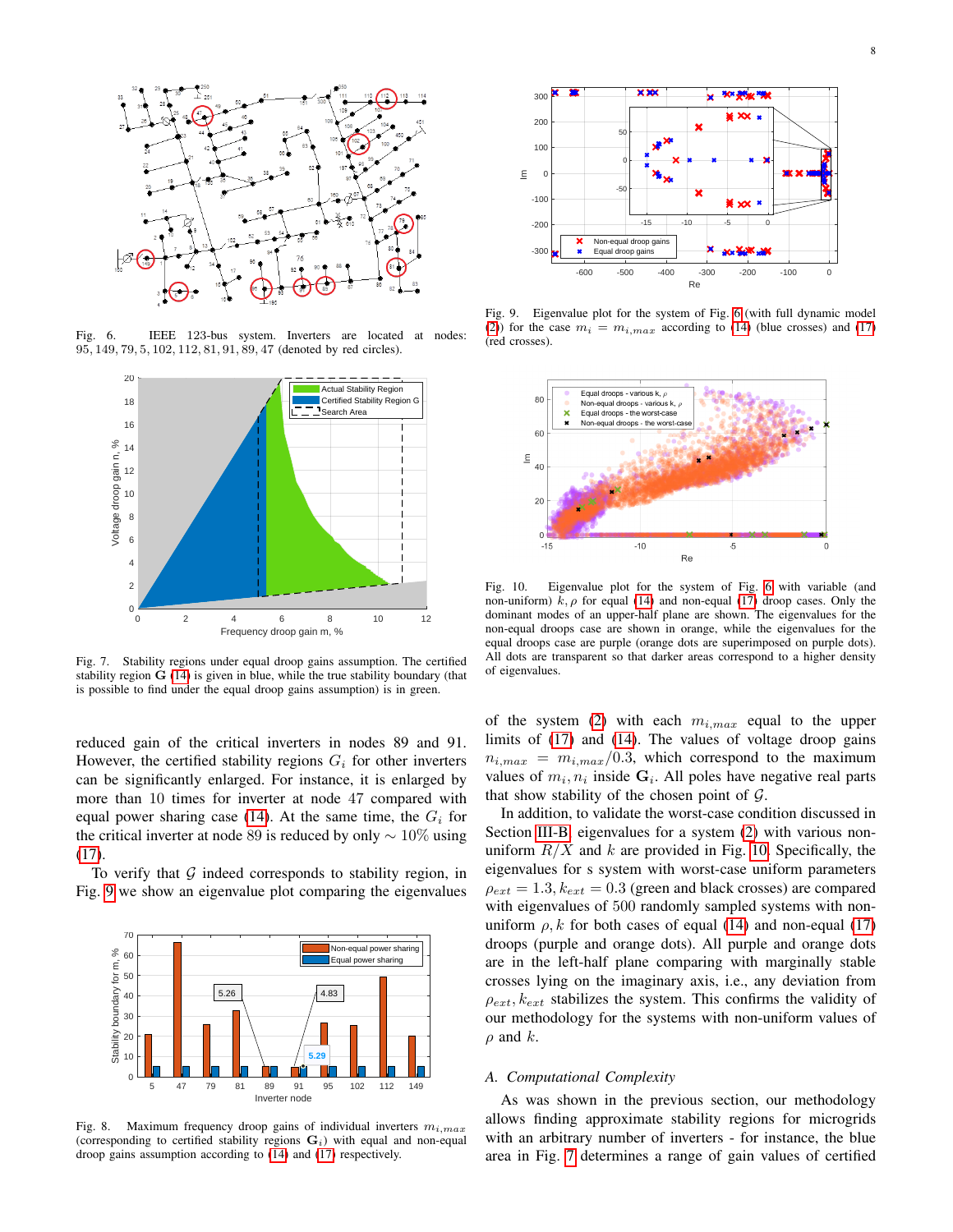(although conservatively) stable points. Although every individual operating point in our region could possibly be checked by direct eigenvalue analysis of the system [\(2\)](#page-1-1), construction of stability regions using such a point-by-point approach becomes computationally prohibitively expansive even for systems with a modest number of inverters. To illustrate this, we estimate the number of operating points that need to be checked to find the true stability boundary (green region at Fig[.7\)](#page-7-0). Note that we could find the actual stability limits in Fig. [7](#page-7-0) by searching the solution space because there were only two variables:  $m, n$ . Suppose that the goal is to search within the dashed polygon bounded by gray areas and  $n_i \leq 20\%$ ,  $5\% \leq m_i \leq 11\%$  (we assume we have already excluded from consideration the region of small values of droop gains to reduce the computational burden). Thus, the area in two dimensions of droop gains for every inverter to be covered by the search is  $A_i \sim (11 - 5)5(\frac{1}{0.3} - \frac{1}{5}) \sim 10^2$  (we approximately assume the search area to be rectangular). The resulting volume in the full  $2v$  dimensional space of inverter droop gains is  $(A_i)^v$ . Considering the mesh discretization step for each droop gain to be  $\epsilon$ , we can provide the lower bound of the number of points required as follows,

<span id="page-8-2"></span>
$$
N_p = \frac{(A_i)^v}{\epsilon^{2v}} \sim (\frac{10}{\epsilon})^{2v}.
$$
 (19)

This result is a classic example of the *curse of dimensionality* when sampling in multi-dimensional space. For example, when  $v = 10$  and  $\epsilon = 0.5\%$  (i.e., for a system with 10 inverters and with a mesh discretization of 0.5% for droop gains), the total number of operating points to check is  $N_p \sim 10^{25}$ . Although we used a rather coarse-grain estimation assuming a simple choice of the mesh, the resulting number is exceptionally large. Even if some more sophisticated methods are used to perform the sampling of operating points to check, reducing the complexity by several orders of magnitude, the resulting number of points is still way too large for any practical purpose. Table [I](#page-8-1) provides an explicit indication of the estimation of the computation time required for the systems of 4 and 10 inverters, respectively. Even for the former one, the computation time is very high. However, for the system of 10 inverters, the computation complexity is so high that even if very advanced methods for eigenvalues calculation are used, it is still non-feasible to determine stability boundary by direct numerical simulations.

On the other hand, using our proposed method, the calculation of suggested stability regions in [\(17\)](#page-6-2) requires only the calculation of the eigenvalue  $\lambda_{max}(C_r)$ , which corresponds to quadratic computation complexity  $O(v^2)$ . The comparison of computational times for our method and direct numerical simulations is provided in Table [I.](#page-8-1) The first two rows correspond to computation times averaged among 100 measurements using MATLAB software run on an Intel Core i5-4690 Processor at 3.5 GHz. In contrast, the computation times in the last row are calculated based on the obtained estimation of the number of points  $N = A_i^v / \epsilon^{2v} = (20)^{2v}$ . Table [I](#page-8-1) clearly demonstrates that the direct computation even for a moderate two-area system of Fig. [1](#page-3-2) with 4 inverters is already practically infeasible, while the time required to calculate stability region

<span id="page-8-1"></span>TABLE I COMPUTATIONAL TIME FOR STABILITY ASSESSMENT USING THE PROPOSED METHODS VS. DIRECT NUMERICAL APPROACH

|                                                                                        | Two-area system of<br>Fig. $1(4$ inverters) | IEEE 123-bus sys-<br>tem of Fig. $6(10)$<br>inverters) |
|----------------------------------------------------------------------------------------|---------------------------------------------|--------------------------------------------------------|
| Calculation of sta-<br>bility region (17)                                              | $0.55$ ms                                   | $2.40$ ms                                              |
| Calculation<br>of<br>eigenvalues of $(2)$<br>(single operating)<br>point)              | $0.14$ ms                                   | $530$ ms                                               |
| Direct<br>stability<br>boundary<br>calculation<br>(estimated)<br>according to $(19)$ ) | 1000 hours                                  | $10^{18}$ years                                        |

for a 10-inverter IEEE 123-bus system is far beyond any practical reach.

# VI. CONCLUSION

In this paper, a novel technique for stability assessment of inverter-based microgrids has been proposed that allows the construction of *certified stability regions* in the multidimensional space of inverter droop gains. Contrary to the direct point-by-point approach, the numerical complexity of our method does not grow significantly with the increase in the number of inverters in the system. The method is based on the decomposition of a system into a set of twobus equivalents through the use of the generalized Laplacian matrix  $C$ . We then have demonstrated that the eigenvalues of C could be used as the metric of *criticality*, i.e., the proximity of a group of inverters to the stability boundary. We exploited this metric to provide certified stability region  $G$  for a system with an arbitrary number of inverters. This region is a unification of certified stability regions  $G_i$  for individual inverter's droop gains, each of which represents a convex set. Therefore, the unified region  $G$  is also a convex set in the multidimensional space of the droop gains of all inverters, which gives significant advantages for its use in gain optimization problems.

The proposed methodology requires far less computational effort than the direct point-by-point simulation so that stability regions in high dimensional space of droop gains can be determined. The certified stability regions can be conveniently calculated and visualized. The method has been tested numerically using IEEE 123-bus system parameters with 10 grid-forming inverters. The simulations confirmed that the calculated approximate stability boundaries are within the true stability region, which we verify by applying the full dynamic model.

#### **REFERENCES**

<span id="page-8-0"></span>[1] "Power electronics research and development program plan," Department of Energy, Washington DC, USA, Tech. 2011. [Online]. Available: [https://www.energy.gov/oe/downloads/](https://www.energy.gov/oe/downloads/power-electronics-research-and-development-program-plan) [power-electronics-research-and-development-program-plan](https://www.energy.gov/oe/downloads/power-electronics-research-and-development-program-plan)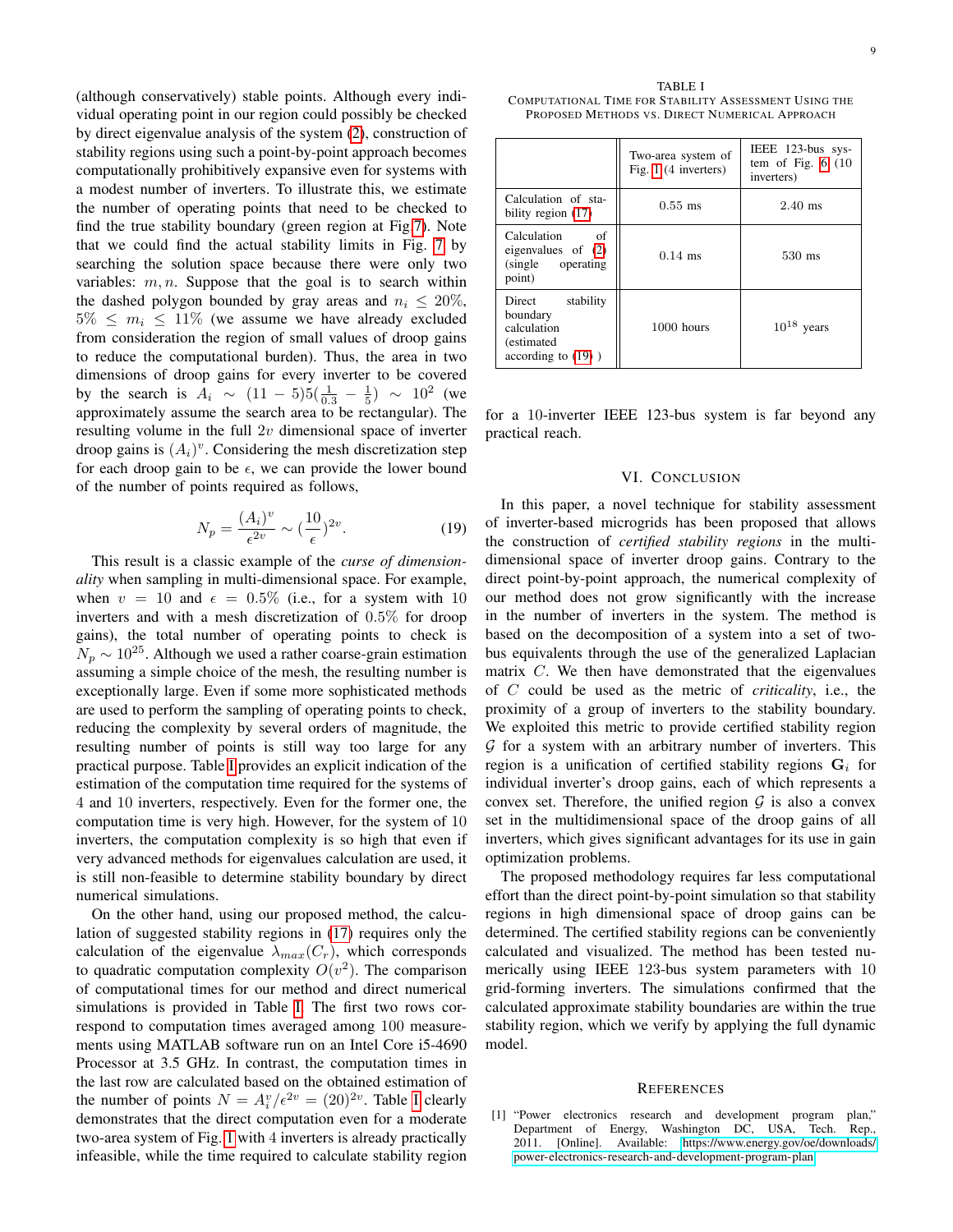- <span id="page-9-0"></span>[2] J. Matevosyan, B. Badrzadeh, T. Prevost, E. Quitmann, D. Ramasubramanian, H. Urdal, S. Achilles, J. MacDowell, S. H. Huang, V. Vital *et al.*, "Grid-forming inverters: Are they the key for high renewable penetration?" *IEEE Power and Energy Magazine*, vol. 17, no. 6, 2019.
- <span id="page-9-1"></span>[3] S. Parhizi, H. Lotfi, A. Khodaei, and S. Bahramirad, "State of the art in research on microgrids: A review," *IEEE Access*, vol. 3, pp. 890–925, 2015.
- <span id="page-9-2"></span>[4] N. Pogaku, M. Prodanovic, and T. C. Green, "Modeling, analysis and testing of autonomous operation of an inverter-based microgrid," *IEEE Transactions on Power Electronics*, vol. 22, no. 2, pp. 613–625, 2007.
- <span id="page-9-3"></span>[5] E. Barklund, N. Pogaku, M. Prodanovic, C. Hernandez-Aramburo, and T. C. Green, "Energy management in autonomous microgrid using stability-constrained droop control of inverters," *IEEE Transactions on Power Electronics*, vol. 23, no. 5, pp. 2346–2352, 2008.
- <span id="page-9-4"></span>[6] V. Mariani, F. Vasca, J. C. Vasquez, and J. M. Guerrero, "Model order reductions for stability analysis of islanded microgrids with droop control," *IEEE Transactions on Industrial Electronics*, vol. 62, no. 7, pp. 4344–4354, 2014.
- <span id="page-9-9"></span>[7] P. Vorobev, P.-H. Huang, M. Al Hosani, J. L. Kirtley, and K. Turitsyn, "High-fidelity model order reduction for microgrids stability assessment," *IEEE Transactions on Power Systems*, vol. 33, no. 1, pp. 874–887, 2017.
- <span id="page-9-5"></span>[8] I. P. Nikolakakos, H. H. Zeineldin, M. S. El-Moursi, and N. D. Hatziargyriou, "Stability Evaluation of Interconnected Multi-Inverter Microgrids Through Critical Clusters," *IEEE Transactions on Power Systems*, vol. 31, no. 4, pp. 3060–3072, 2016.
- <span id="page-9-6"></span>[9] M. Naderi, Y. Khayat, Q. Shafiee, T. Dragicevic, H. Bevrani, and F. Blaabjerg, "Interconnected autonomous ac microgrids via back-toback converters—part i: Small-signal modeling," *IEEE Transactions on Power Electronics*, vol. 35, no. 5, pp. 4728–4740, 2019.
- <span id="page-9-7"></span>[10] M. Rasheduzzaman, J. A. Mueller, and J. W. Kimball, "Reducedorder small-signal model of microgrid systems," *IEEE Transactions on Sustainable Energy*, vol. 6, no. 4, pp. 1292–1305, 2015.
- <span id="page-9-8"></span>[11] I. P. Nikolakakos, H. H. Zeineldin, M. S. El-Moursi, and J. L. Kirtley, "Reduced-order model for inter-inverter oscillations in islanded droopcontrolled microgrids," *IEEE Transactions on Smart Grid*, vol. 9, no. 5, pp. 4953–4963, 2017.
- <span id="page-9-10"></span>[12] P. Vorobev, P.-H. Huang, M. Al Hosani, J. L. Kirtley, and K. Turitsyn, "A framework for development of universal rules for microgrids stability and control," in *2017 IEEE 56th Annual Conference on Decision and Control (CDC)*. IEEE, 2017, pp. 5125–5130.
- <span id="page-9-11"></span>[13] A. Gorbunov, J. C.-H. Peng, and P. Vorobev, "Identification of critical clusters in inverter-based microgrids," *Electric Power Systems Research*, vol. 189, p. 106731, 2020.
- <span id="page-9-12"></span>[14] X. Wu, C. Shen, M. Zhao, Z. Wang, and X. Huang, "Small signal security region of droop coefficients in autonomous microgrids," in *2014 IEEE PES General Meeting| Conference & Exposition*. IEEE, 2014, pp. 1–5.
- <span id="page-9-13"></span>[15] Z. Shuai, Y. Peng, X. Liu, Z. Li, J. M. Guerrero, and Z. J. Shen, "Parameter stability region analysis of islanded microgrid based on bifurcation theory," *IEEE Transactions on Smart Grid*, vol. 10, no. 6, pp. 6580–6591, 2019.
- <span id="page-9-14"></span>[16] E. Lenz, D. J. Pagano, and J. Pou, "Bifurcation analysis of parallelconnected voltage-source inverters with constant power loads," *Transactions on Smart Grid*, vol. 9, no. 6, pp. 5482–5493, 2017.
- <span id="page-9-15"></span>[17] S. d. J. M. Machado, S. A. O. da Silva, J. R. B. de Almeida Monteiro, and A. A. de Oliveira, "Network modeling influence on small-signal reduced-order models of inverter-based ac microgrids considering virtual impedance," *IEEE Transactions on Smart Grid*, vol. 12, no. 1, pp. 79–92, 2020.
- <span id="page-9-16"></span>[18] N. Bottrell, M. Prodanovic, and T. C. Green, "Dynamic stability of a microgrid with an active load," *IEEE Transactions on power electronics*, vol. 28, no. 11, pp. 5107–5119, 2013.
- <span id="page-9-17"></span>[19] M. Tucci, A. Floriduz, S. Riverso, and G. Ferrari-Trecate, "Plug-andplay control of ac islanded microgrids with general topology," in *2016 European Control Conference (ECC)*. IEEE, 2016, pp. 1493–1500.
- <span id="page-9-18"></span>[20] S. Y. Caliskan and P. Tabuada, "Kron reduction of power networks with lossy and dynamic transmission lines," in *IEEE 51st Conference on Decision and Control (CDC)*. IEEE, 2012, pp. 5554–5559.
- <span id="page-9-20"></span>[21] M. Klein, G. Rogers, and P. Kundur, "A fundamental study of inter-area oscillations in power systems," *IEEE Transactions on Power Systems*, vol. 6, no. 3, pp. 914–921, 1991.
- <span id="page-9-21"></span>[22] C. Godsil and G. Royle, "The Laplacian of a graph," in *Algebraic Graph Theory*. Springer, 2001, pp. 279–306.
- <span id="page-9-22"></span>[23] W. So, "Commutativity and spectra of hermitian matrices," *Linear Algebra and Its Applications*, vol. 212, 1994.
- <span id="page-9-23"></span>[24] P. Vorobev, P.-H. Huang, M. Al Hosani, J. L. Kirtley, and K. Turitsyn, "Towards plug-and-play microgrids," in *IECON 2018-44th Annual Conference of the IEEE Industrial Electronics Society*. IEEE, 2018, pp. 4063–4068.
- <span id="page-9-24"></span>[25] F. Dörfler, J. W. Simpson-Porco, and F. Bullo, "Breaking the hierarchy: Distributed control and economic optimality in microgrids," *IEEE Transactions on Control of Network Systems*, vol. 3, no. 3, pp. 241–253, 2015.
- <span id="page-9-25"></span>[26] S. Y. Shafi, M. Arcak, and L. El Ghaoui, "Designing node and edge weights of a graph to meet laplacian eigenvalue constraints," in *2010 48th Annual Allerton Conference on Communication, Control, and Computing (Allerton)*. IEEE, 2010, pp. 1016–1023.
- <span id="page-9-26"></span>[27] K. P. Schneider, B. Mather, B. Pal, C.-W. Ten, G. J. Shirek, H. Zhu, J. C. Fuller, J. L. R. Pereira, L. F. Ochoa, L. R. de Araujo *et al.*, "Analytic considerations and design basis for the IEEE distribution test feeders," *IEEE Transactions on power systems*, vol. 33, no. 3, pp. 3181–3188, 2017.

# <span id="page-9-19"></span>APPENDIX A

#### ELIMINATION OF THE PASSIVE LOADS

After Kron reduction of virtual buses, only buses with inverters and loads remain. So let us now divide the remaining buses into two sets: outputs of inverters labeled as 'O' and load injections 'L'. Any load connected directly to an inverter terminal is moved to a new artificial node connected to the original inverter terminal by an infinitely low impedance. Consequently, the sets  $O$  and  $L$  do not intersect, and the state space matrix is divided into four blocks accordingly:

$$
A = \left[\begin{array}{c|c} A_{OO} & A_{OL} \\ \hline A_{LO} & A_{LL} \end{array}\right],
$$
 (20)

where block  $A_{OO}$  is associated with the states of inverters,  $x_O = (\theta, \omega, V, I_d, I_q)^T$ , and has the same form as in [\(8\)](#page-2-5), but instead of the susceptance matrix with Kron-reduced load nodes  $B = B_{OO} - B_{OL} \overline{B}_{LL}^{-1} B_{LO}$ , there is just  $B_{OO}$  associated with inverter buses only. Other A blocks are related with the states (current injections) of loads,  $\mathbf{x}_L = (\{\mathbf{I}_d\}_L, \{\mathbf{I}_q\}_L)^T$ , and are listed as follows,

$$
A_{OL} = \begin{bmatrix} 0 & 0 \\ 0 & 0 \\ 0 & 0 \\ B_{OL}R_L & -B_{OL}X_L \\ B_{OL}X_L & B_{OL}R_L \end{bmatrix},
$$
 (21a)

where  $R_L$  and  $X_L$  are diagonal matrices of load impedances,

$$
A_{LO} = \begin{bmatrix} 0 & 0 & B_{LO} & 0 & 0 \\ B_{LO} & 0 & 0 & 0 & 0 \end{bmatrix} , \qquad (21b)
$$

<span id="page-9-27"></span>
$$
A_{LL} = \begin{bmatrix} B_{LL}R_L - \rho \mathbf{1} & -B_{LL}X_L + \mathbf{1} \\ B_{LL}X_L - \mathbf{1} & B_{LL}R_L - \rho \mathbf{1} \end{bmatrix} =
$$
  
\n
$$
\begin{bmatrix} B_{LL} & 0 \\ 0 & B_{LL} \end{bmatrix} \begin{bmatrix} R_L - R_{LL} & -X_L + X_{LL} \\ X_L - X_{LL} & R_L - R_{LL} \end{bmatrix},
$$
 (21c)

where  $R_{LL} = \rho \mathcal{B}_{LL}^{-1} = \text{Re}\left\{Y_{LL}^{-1}\right\}, X_{LL} = \mathcal{B}_{LL}^{-1} =$  $\text{Im}\left\{Y_{LL}^{-1}\right\}$  are nodal resistance and nodal reactance matrices corresponding to buses with loads (not including load impedances  $R_L, X_L$ ). In essence, the right-hand side of [\(21c\)](#page-9-27) using the complex impedance matrices could be represented as  $\mathcal{B}_{LL}[Z_L - Z_{LL}]$ . Further,  $Z_{LL}$  is neglected using the fact that load impedance is much higher than impedances of the network lines, resulting in the following approximation: